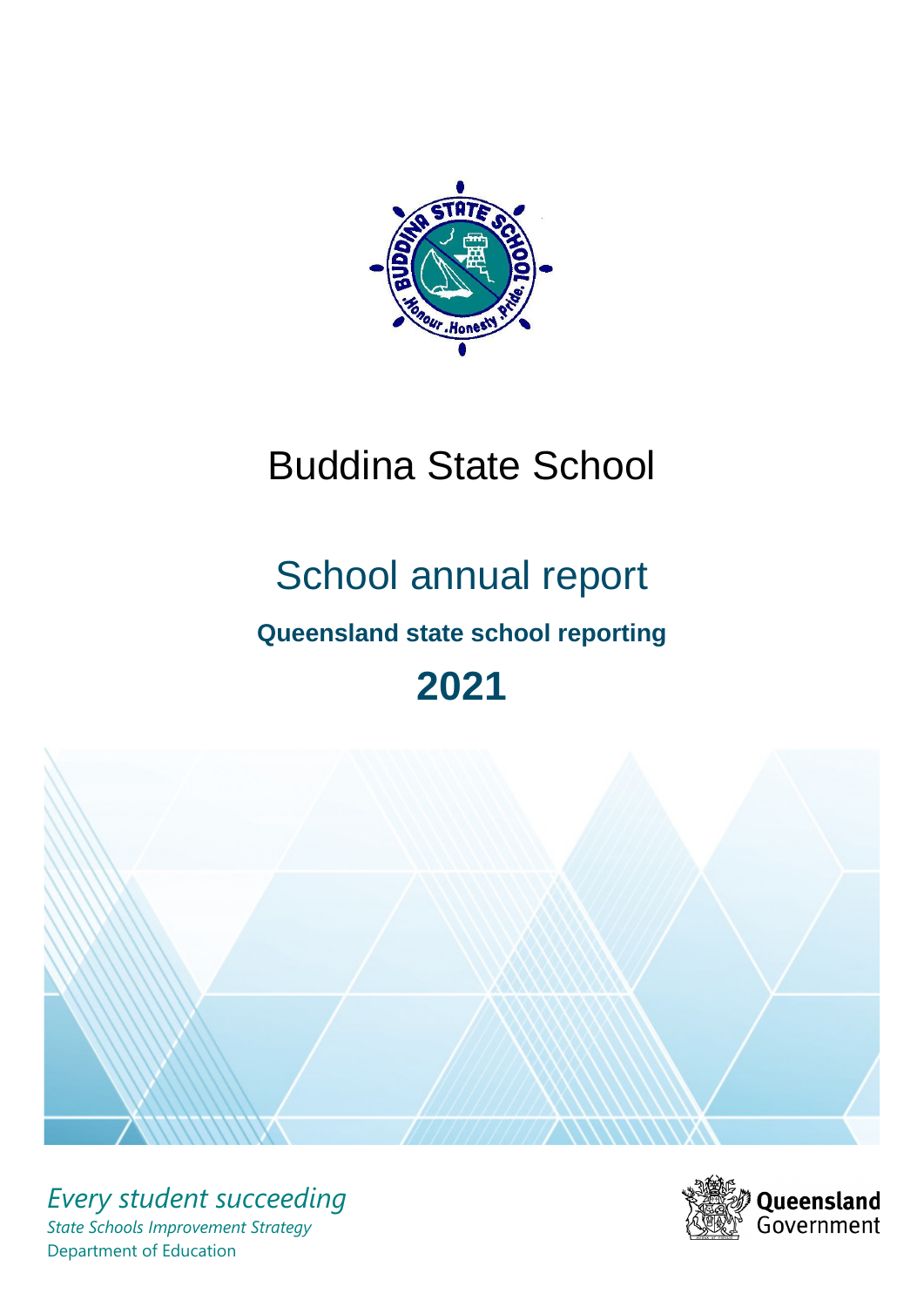**OFFICIAL – Public** Published as information source only. Public information used to create this report may not appear in this format in the public domain Please refer to disclaimer information.

#### **Contact details**

| <b>Postal Address</b> | PO Box 50 Buddina 4575        |
|-----------------------|-------------------------------|
| <b>Phone</b>          | (07) 5477 8888                |
| Fax                   | (07) 5477 8800                |
| Email                 | principal@buddinass.eq.edu.au |
| Website               | https://buddinass.eq.edu.au   |

#### **Disclaimer**

The materials presented in this report are distributed by the Department of Education (the department) as an information source only.

The information and data in this report is subject to change without notice.<br>The department makes no statements, representations, or warranties about the accuracy or completeness of, and you should not rely on, any informa report.

The department disclaim all responsibility and all liability (including without limitation, liability in negligence) for all expenses, losses, damages and costs you might incur as a result of the information in this report being inaccurate or incomplete in any way, and for any reason.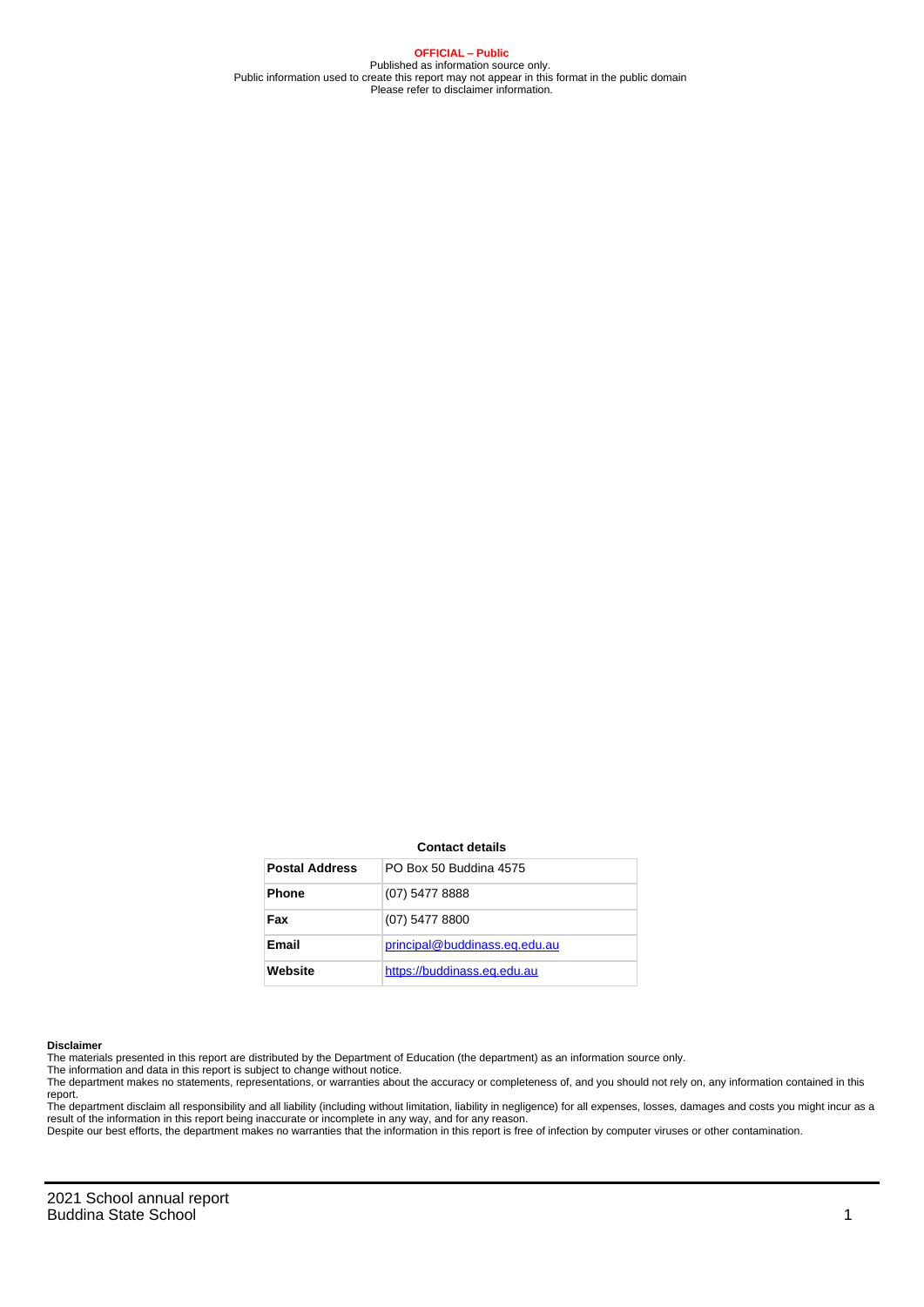| School context                   |                                                                                                                                                                                              |
|----------------------------------|----------------------------------------------------------------------------------------------------------------------------------------------------------------------------------------------|
| Coeducational or single sex      | Coeducational                                                                                                                                                                                |
| <b>Independent Public School</b> | Yes                                                                                                                                                                                          |
| Year levels offered in 2021      | Prep Year - Year 6                                                                                                                                                                           |
| Webpages                         | Additional information about Queensland state schools is located on the:<br>My School website<br>Queensland Government data website<br>Queensland Government schools directory website.<br>٠ |

# **Characteristics of the student body**

### **Student enrolments**

#### **Table 1: Student enrolments by year level**

|                   |      | <b>February</b> |      |      | <b>August</b> |      |
|-------------------|------|-----------------|------|------|---------------|------|
| Year Level        | 2019 | 2020            | 2021 | 2019 | 2020          | 2021 |
| <b>Prep Year</b>  | 108  | 100             | 115  | 111  | 103           | 112  |
| Year 1            | 110  | 115             | 109  | 105  | 112           | 106  |
| Year 2            | 120  | 101             | 113  | 120  | 104           | 115  |
| Year <sub>3</sub> | 103  | 129             | 106  | 99   | 130           | 103  |
| Year 4            | 105  | 104             | 122  | 107  | 105           | 119  |
| Year 5            | 109  | 111             | 108  | 108  | 110           | 108  |
| Year <sub>6</sub> | 99   | 111             | 112  | 97   | 114           | 112  |
| <b>Total</b>      | 754  | 771             | 785  | 747  | 778           | 775  |

Notes

1. Student counts include headcount of all full- and part-time students at the school.

## **Average class sizes**

#### **Table 2: Average class size information for each phase of schooling**

| <b>Year Levels</b> | 2019 | 2020 | 2021 |
|--------------------|------|------|------|
| Prep – Year 3      | 23   | 24   | 22   |
| Year 4 – Year 6    | 26   | 27   | 26   |

Notes

1. Classes are measured against the target of 25 students per teacher in Prep to Year 3 and Years 11 to 12, and target of 28 students per teacher in Years 4 to 10. Where composite classes exist across cohorts (e.g. Year 3/4) the class size targets would be the lower cohort target.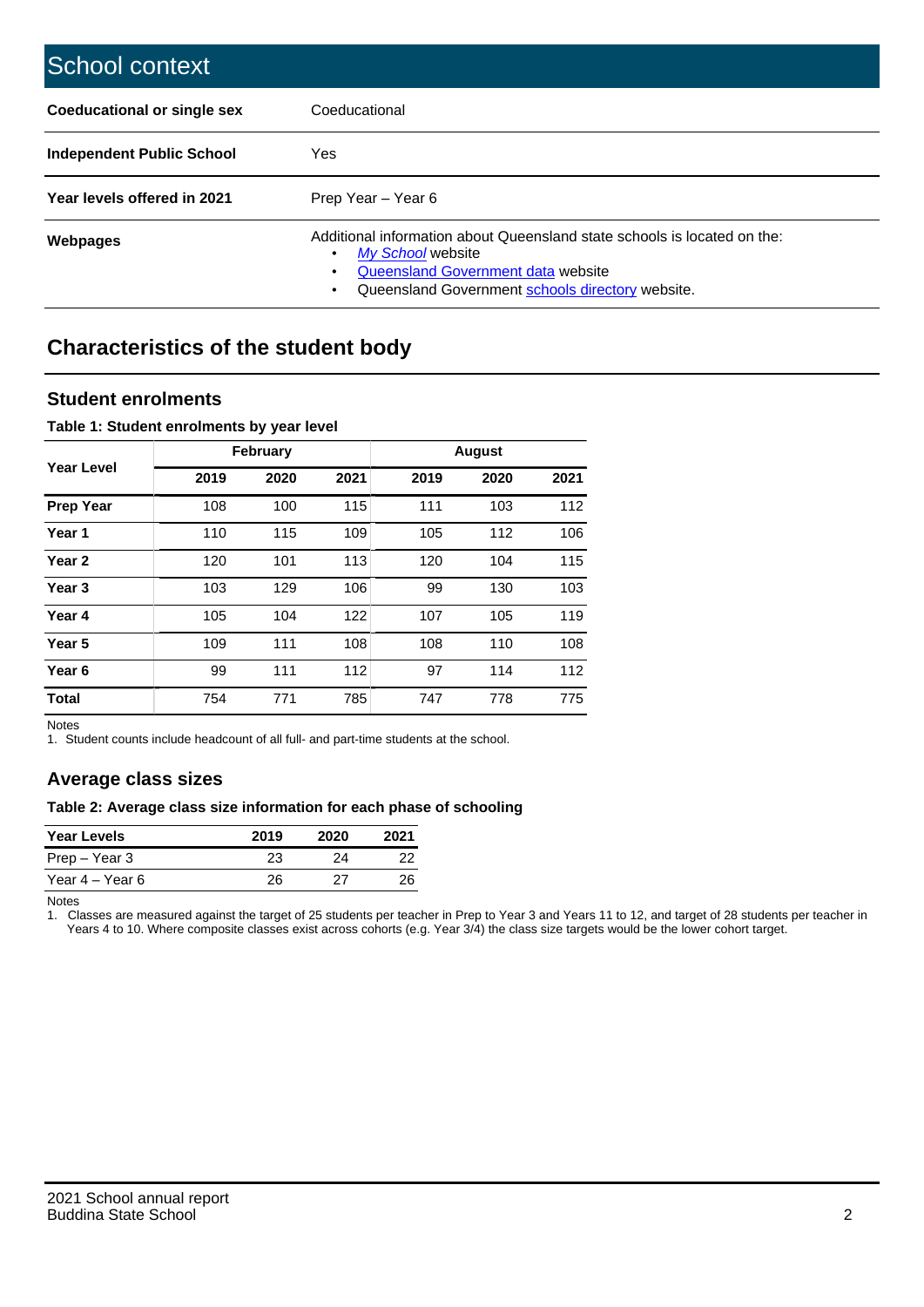## **Respectful relationships education**

To support students' learning, health and wellbeing all state schools are required to implement respectful relationships education through the Prep to Year 10 Australian Curriculum: Health and Physical Education and/or through school pastoral care programs across Prep to Year 12.

### **Parent, student and staff satisfaction**

Tables 3–5 show selected items from the Parent/Caregiver, Student and Staff School Opinion Surveys. In response to the COVID-19 health emergency, the annual school opinion surveys of students, teachers and staff were not administered in 2020. A new time series started in 2021 and data from this collection is not considered directly comparable with earlier collections due to significant methodology changes.

For state level information go to the **[School Opinion Survey](https://qed.qld.gov.au/publications/reports/statistics/schooling/schools/schoolopinionsurvey) webpage**.

#### **Table 3: Parent/Caregiver Survey**

| Percentage of parents/caregivers who agree <sup>1</sup> that:                                               | 2019   | 2020 | 2021  |
|-------------------------------------------------------------------------------------------------------------|--------|------|-------|
| This is a good school.                                                                                      | 95.7%  |      | 93.4% |
| My child likes being at this school. <sup>2</sup>                                                           | 100.0% |      | 91.9% |
| My child feels safe at this school. <sup>2</sup>                                                            | 93.5%  |      | 89.9% |
| My child's learning needs are being met at this school. <sup>2</sup>                                        | 95.7%  |      | 86.5% |
| My child is making good progress at this school. <sup>2</sup>                                               | 91.3%  |      | 89.0% |
| Teachers at this school expect my child to do his or her best. <sup>2</sup>                                 | 100.0% |      | 99.3% |
| Teachers at this school provide my child with useful feedback about his or her school<br>work. <sup>2</sup> | 91.1%  |      | 90.9% |
| Teachers at this school motivate my child to learn. <sup>2</sup>                                            | 95.6%  |      | 92.5% |
| Teachers at this school treat students fairly. <sup>2</sup>                                                 | 91.3%  |      | 90.5% |
| can talk to my child's teachers about my concerns. <sup>2</sup>                                             | 95.7%  |      | 94.2% |
| This school works with me to support my child's learning. <sup>2</sup>                                      | 90.9%  |      | 86.9% |
| This school takes parents' opinions seriously. <sup>2</sup>                                                 | 84.4%  |      | 80.0% |
| Student behaviour is well managed at this school. <sup>2</sup>                                              | 73.3%  |      | 80.7% |
| This school looks for ways to improve. <sup>2</sup>                                                         | 84.1%  |      | 88.3% |
| This school is well maintained. <sup>2</sup>                                                                | 84.8%  |      | 88.1% |

Notes

1. Agree represents the percentage of respondents who Somewhat Agree, Agree or Strongly Agree with the statement.

2. Nationally agreed parents/caregiver items.

3. DW = Data withheld to ensure confidentiality.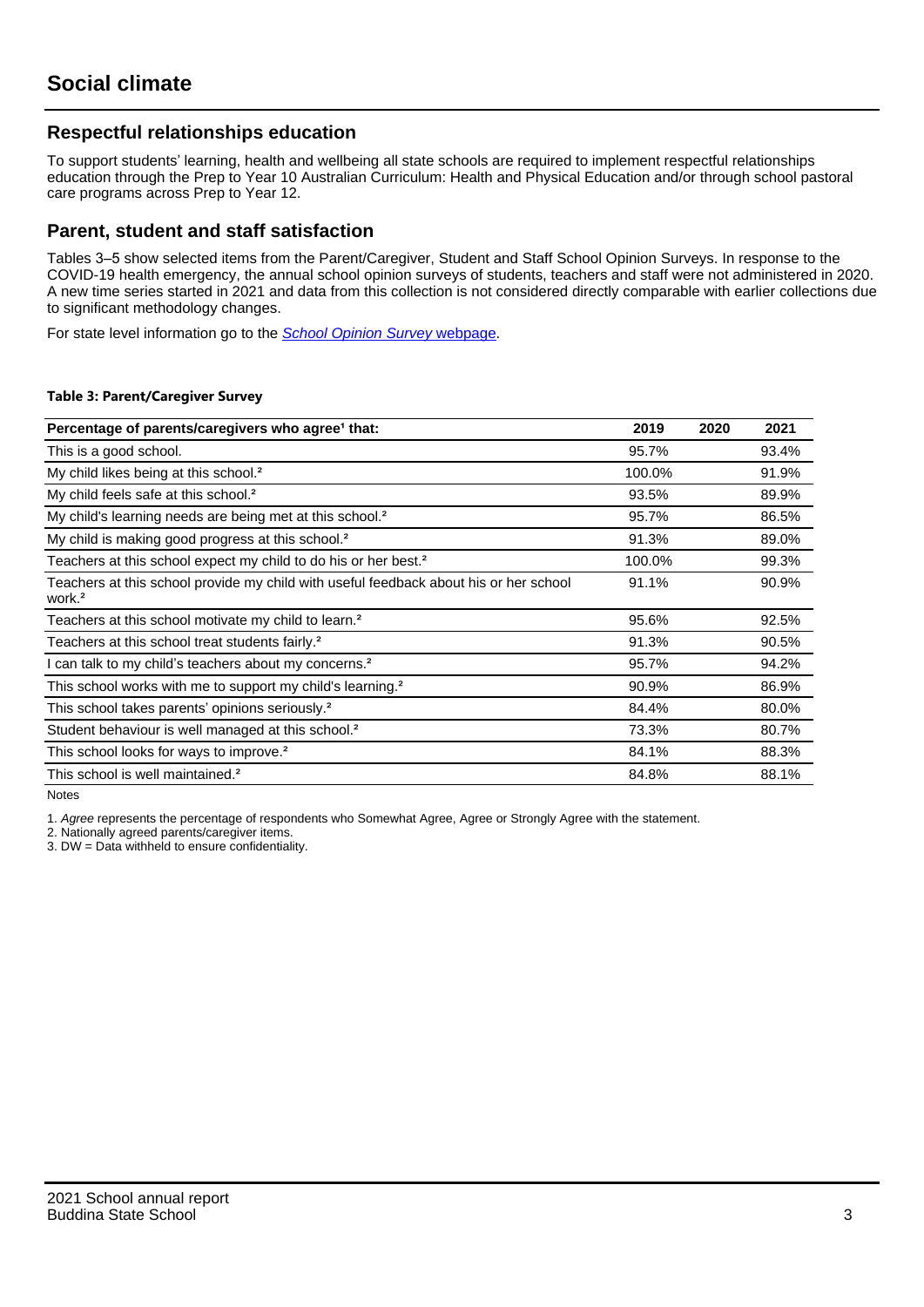#### **Table 4: Student Survey**

| Percentage of students who agree <sup>1</sup> that:                            | 2019  | 2020 | 2021  |
|--------------------------------------------------------------------------------|-------|------|-------|
| I like being at my school. <sup>2</sup>                                        | 90.6% |      | 87.0% |
| I feel safe at my school. <sup>2</sup>                                         | 97.4% |      | 95.9% |
| My teachers motivate me to learn. <sup>2</sup>                                 | 94.9% |      | 92.0% |
| My teachers expect me to do my best. <sup>2</sup>                              | 98.3% |      | 99.0% |
| My teachers provide me with useful feedback about my school work. <sup>2</sup> | 95.7% |      | 88.6% |
| Teachers at my school treat students fairly. <sup>2</sup>                      | 94.0% |      | 87.1% |
| I can talk to my teachers about my concerns. <sup>2</sup>                      | 90.6% |      | 83.6% |
| My school takes students' opinions seriously. <sup>2</sup>                     | 89.4% |      | 83.2% |
| Student behaviour is well managed at my school. <sup>2</sup>                   | 86.2% |      | 84.1% |
| My school looks for ways to improve. <sup>2</sup>                              | 94.8% |      | 94.9% |
| My school is well maintained. <sup>2</sup>                                     | 97.4% |      | 84.9% |
| My school gives me opportunities to do interesting things. <sup>2</sup>        | 97.4% |      | 93.0% |

Notes

1. Agree represents the percentage of respondents who Somewhat Agree, Agree or Strongly Agree with the statement.

2. Nationally agreed student items.

3. DW = Data withheld to ensure confidentiality.

#### **Table 5: Staff Survey**

| Percentage of staff who agree <sup>1</sup> that:                                                            | 2019   | 2020 | 2021   |
|-------------------------------------------------------------------------------------------------------------|--------|------|--------|
| I feel confident embedding Aboriginal and Torres Strait Islander perspectives across the<br>learning areas. | 91.7%  |      | 87.5%  |
| I enjoy working at this school. <sup>2</sup>                                                                | 94.7%  |      | 97.1%  |
| I feel this school is a safe place in which to work. <sup>2</sup>                                           | 97.4%  |      | 100.0% |
| I receive useful feedback about my work at this school. <sup>2</sup>                                        | 86.8%  |      | 85.3%  |
| Students are encouraged to do their best at this school. <sup>2</sup>                                       | 100.0% |      | 100.0% |
| Students are treated fairly at this school. <sup>2</sup>                                                    | 86.8%  |      | 97.1%  |
| Student behaviour is well managed at this school. <sup>2</sup>                                              | 68.4%  |      | 97.1%  |
| Staff are well supported at this school. <sup>2</sup>                                                       | 68.4%  |      | 94.3%  |
| This school takes staff opinions seriously. <sup>2</sup>                                                    | 65.8%  |      | 91.4%  |
| This school looks for ways to improve. <sup>2</sup>                                                         | 81.6%  |      | 100.0% |
| This school is well maintained. <sup>2</sup>                                                                | 81.6%  |      | 85.7%  |
| This school gives me opportunities to do interesting things. <sup>2</sup>                                   | 89.5%  |      | 85.3%  |

Notes

1. Agree represents the percentage of respondents who Somewhat Agree, Agree or Strongly Agree with the statement.

2. Nationally agreed staff items.

3. DW = Data withheld to ensure confidentiality.

## **Description of how this school manages non-attendance**

Queensland state schools manage non-attendance in line with the Queensland Department of Education procedures: [Managing Student Absences and Enforcing Enrolment and Attendance at State Schools](https://ppr.qed.qld.gov.au/pp/managing-student-absences-and-enforcing-enrolment-and-attendance-at-state-schools-procedure); and [Roll Marking in State Schools,](https://ppr.qed.qld.gov.au/pp/roll-marking-in-state-schools-procedure) which outline processes for managing and recording student attendance and absenteeism.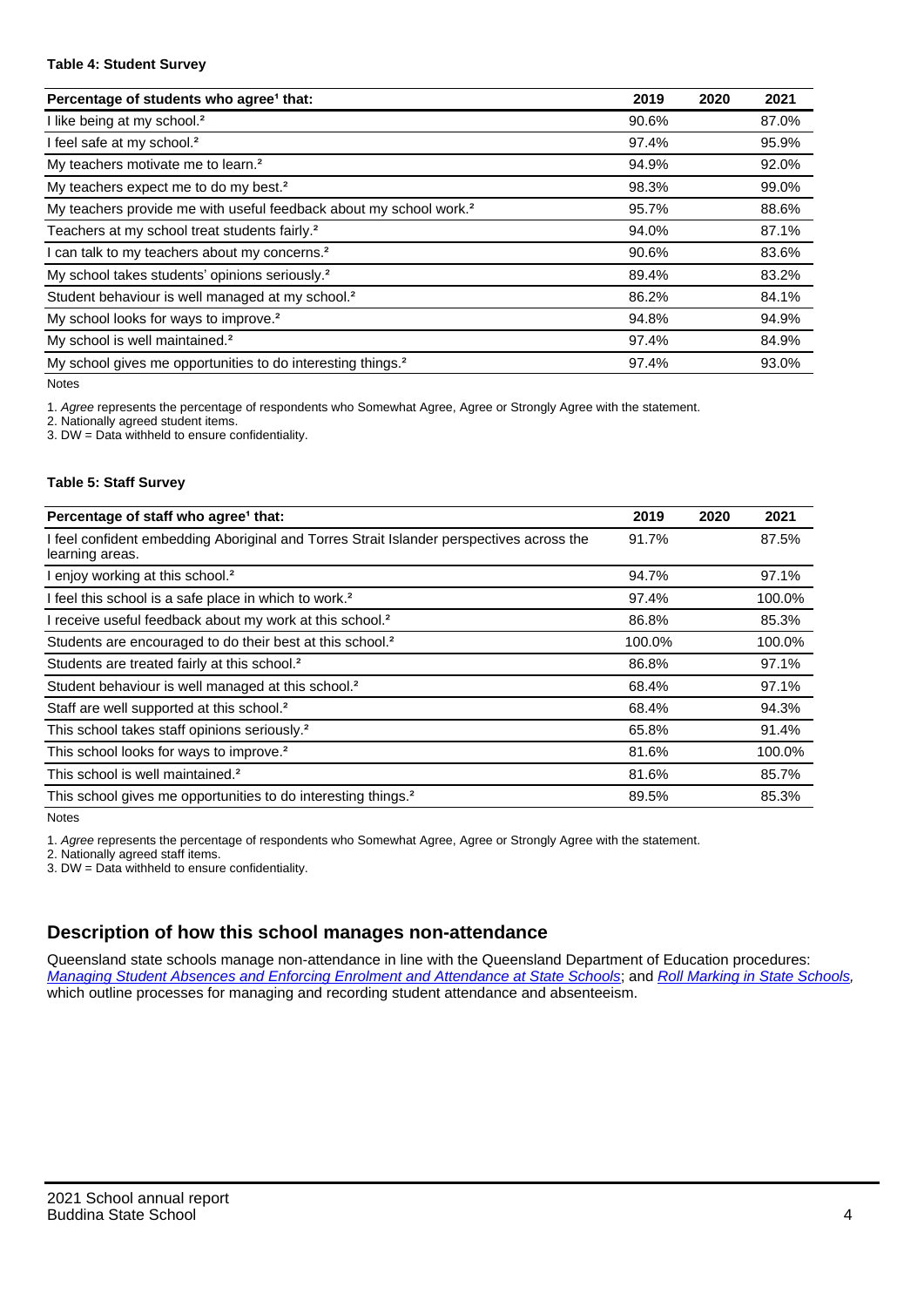## **School disciplinary absences**

#### **Table 6: Count of school disciplinary absences at this school**

| Type of school disciplinary absence | 2019 | 2020 | 2021 |
|-------------------------------------|------|------|------|
| Short suspension                    | 21   | 22   | 24   |
| Long suspension                     |      |      |      |
| Exclusion                           | 0    |      | 0    |
| Total                               | 22   | 22   | 24   |

Notes

1. School disciplinary absence (SDA) data is a total of short suspensions (1–10 days), long suspensions (11–20 days), exclusions and cancellations. 2. The number of SDAs is not the number of students who received an SDA as one student may be suspended several times in a school year. Each time a student is suspended it is recorded as an additional SDA. The data does not reflect the outcomes of appeal decisions.

3. 2020 data was impacted by the COVID-19 health emergency. There were significantly fewer SDAs during the home-based learning period (the first five weeks of Term 2) compared to other years.

# **School funding**

## **School income broken down by funding source**

School income, reported by financial year accounting cycle using standardised national methodologies and broken down by funding source is available via the  $My$  School website.

#### **How to access our income details**

- 1. Click on the My School link <http://www.myschool.edu.au/>.
- 2. Enter the school name or suburb of the school you wish to search.

|  | Search by school name or suburb |  | <b>School sector</b> |  | $\sim$ and $\sim$ represents the set of $\sim$ | <b>State</b> |  |  |  |
|--|---------------------------------|--|----------------------|--|------------------------------------------------|--------------|--|--|--|
|--|---------------------------------|--|----------------------|--|------------------------------------------------|--------------|--|--|--|

3. Click on View School Profile to access the school's profile.



4. Click on Finances and select the appropriate year to view school financial information.

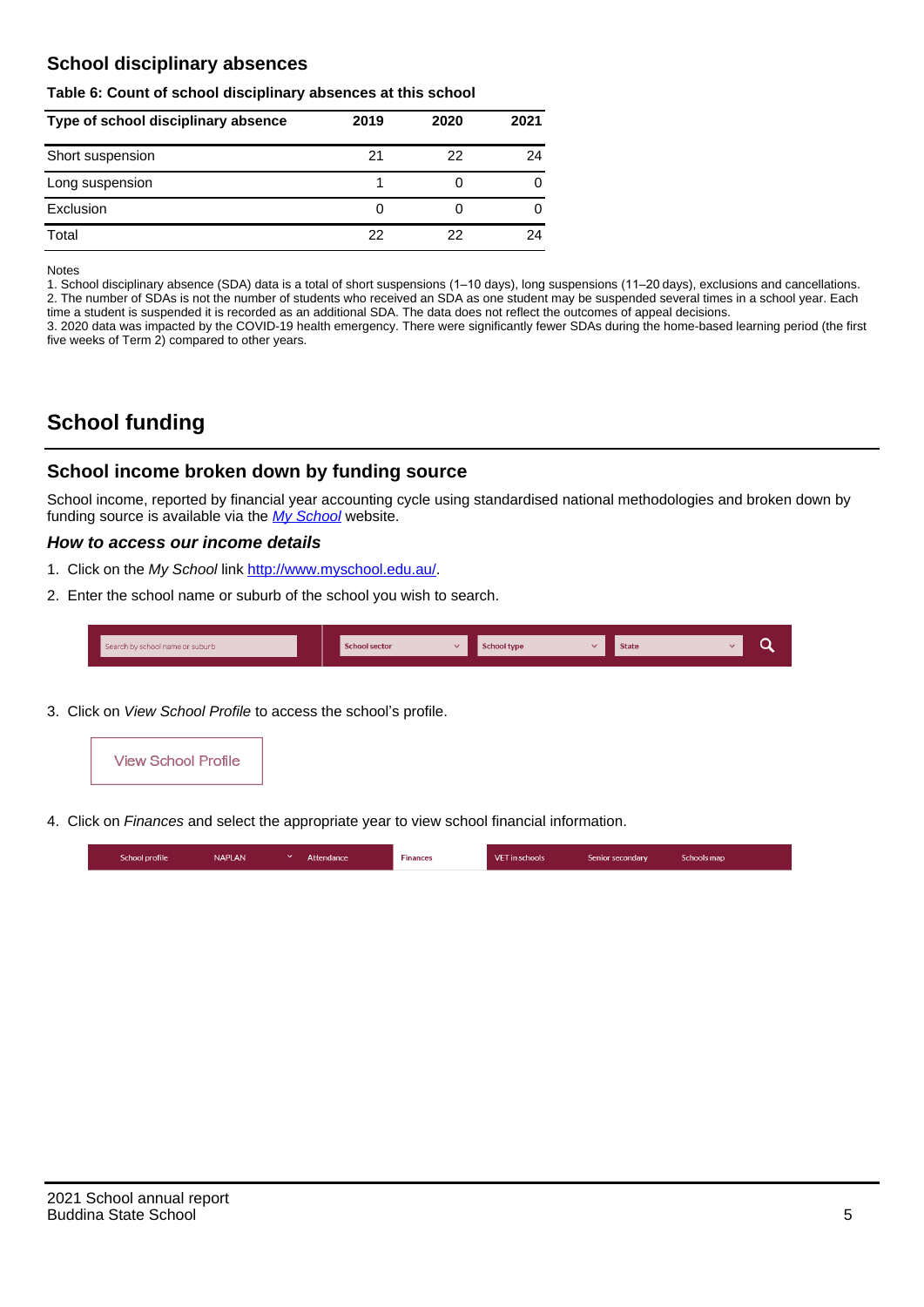# **Teacher standards and qualifications**

The Teacher registration eligibility requirements: Policy (p.1) states:

To be eligible for registration, a person must satisfy the Queensland College of Teachers (QCT) that they meet requirements regarding qualification and experience, or have otherwise met the requirements of the Australian Professional Standards for Teachers (APST). A person must also satisfy the QCT that they are suitable to teach and meet English language proficiency requirements. All these requirements are specified in the Act and the Education (Queensland College of Teachers) Regulation 2005 (the Regulation).

The qualifications required for teacher registration are successful completion of either -

- (a) a four-year initial teacher education program including teacher education studies of at least one year (e.g. a Bachelor of Education, or a double Bachelor degree in Science and Teaching) or
- (b) a one-year graduate initial teacher education program following a degree (e.g. a one-year Graduate Diploma of Education (Secondary) after a three-year Bachelor degree) or
- (c) another course of teacher education that the QCT is reasonably satisfied is the equivalent of (a) or (b). These are considered on a case-by-case basis.

For more information, please refer to the following link:

• <https://www.qct.edu.au/registration/qualifications>

# **Workforce composition**

## **Staff composition, including Indigenous staff**

#### **Table 7: Workforce composition for this school**

|                    |      | <b>Teaching staff</b> |      | Non-teaching staff |      |      | Indigenous staff |      |      |
|--------------------|------|-----------------------|------|--------------------|------|------|------------------|------|------|
| <b>Description</b> | 2019 | 2020                  | 2021 | 2019               | 2020 | 2021 | 2019             | 2020 | 2021 |
| Headcount          | 56   | 59                    | 59   | 32                 | 33   | 34   | <5               | <5   |      |
| <b>FTF</b>         | 48   | 49                    | 48   |                    | 21   | 22   | <5               | ה>   |      |

Notes

1. Teaching staff includes school leaders.

2. Indigenous refers to Aboriginal and Torres Strait Islander people of Australia.

3. FTE = full-time equivalent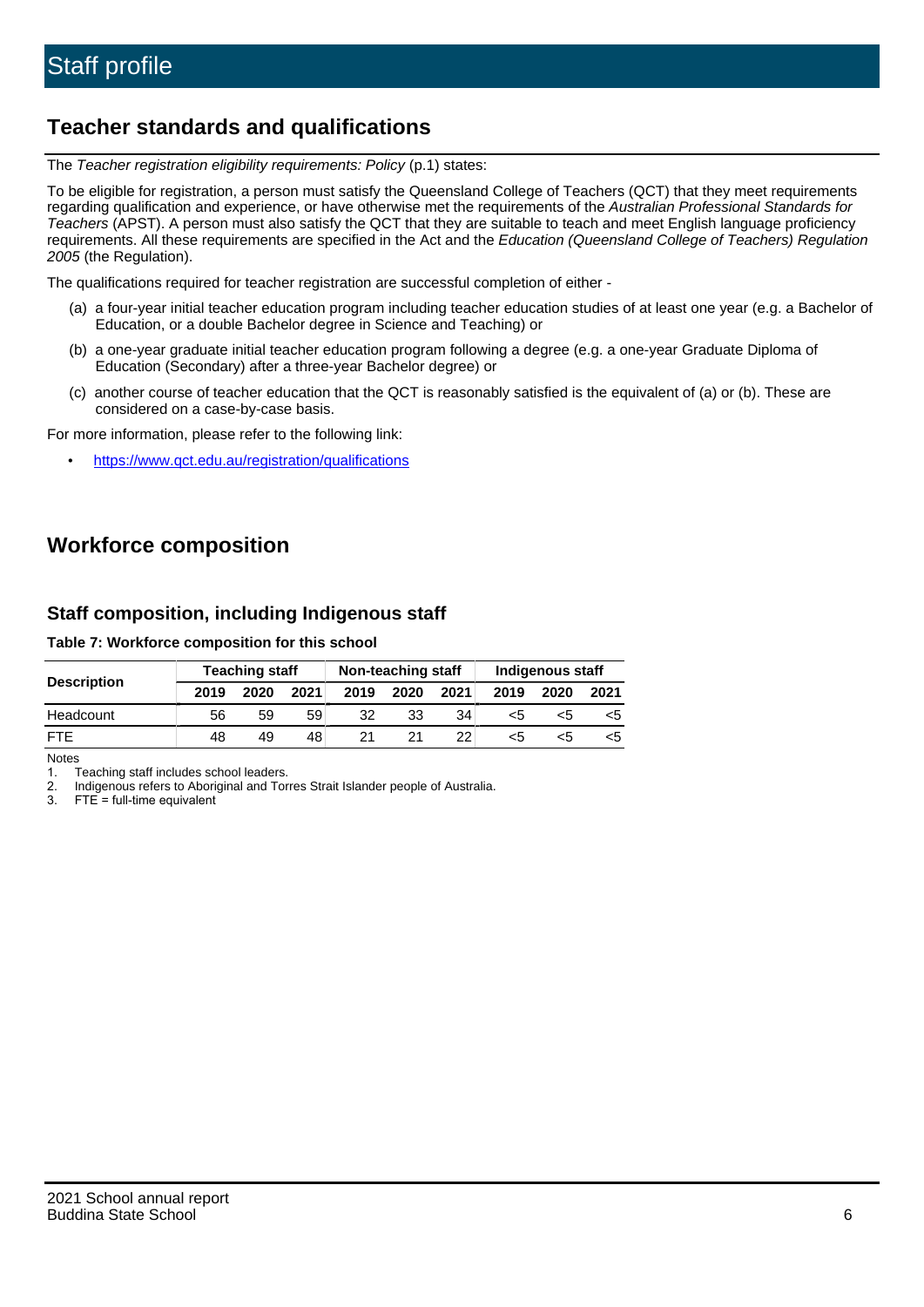# **Key student outcomes**

## **Student attendance**

Tables 8–9 show attendance rates at this school as percentages. In 2020, the COVID-19 health emergency affected student attendance in Queensland Government schools. Comparisons between 2020 and other years' attendance data should not be made.

#### **Table 8: Overall student attendance at this school**

| <b>Description</b>                                  | 2019 | 2020 | 2021 |
|-----------------------------------------------------|------|------|------|
| Overall attendance rate for students at this school | 93%  | 91%  | 91%  |

Notes

1. The attendance rate is the full- and part-time days attended as a percentage of enrolled school days.

2. Full-time students only.

#### **Table 9: Student attendance rates for each year level at this school**

| <b>Year Level</b> | 2019 | 2020 | 2021 |
|-------------------|------|------|------|
| Prep Year         | 93%  | 91%  | 92%  |
| Year 1            | 93%  | 90%  | 90%  |
| Year 2            | 94%  | 91%  | 91%  |
| Year <sub>3</sub> | 94%  | 91%  | 91%  |
| Year 4            | 94%  | 91%  | 92%  |
| Year 5            | 94%  | 91%  | 91%  |
| Year <sub>6</sub> | 93%  | 92%  | 92%  |

Notes

1. The attendance rate is the full- and part-time days attended as a percentage of enrolled school days.

2. Full-time students only.

3. DW = Data withheld to ensure confidentiality